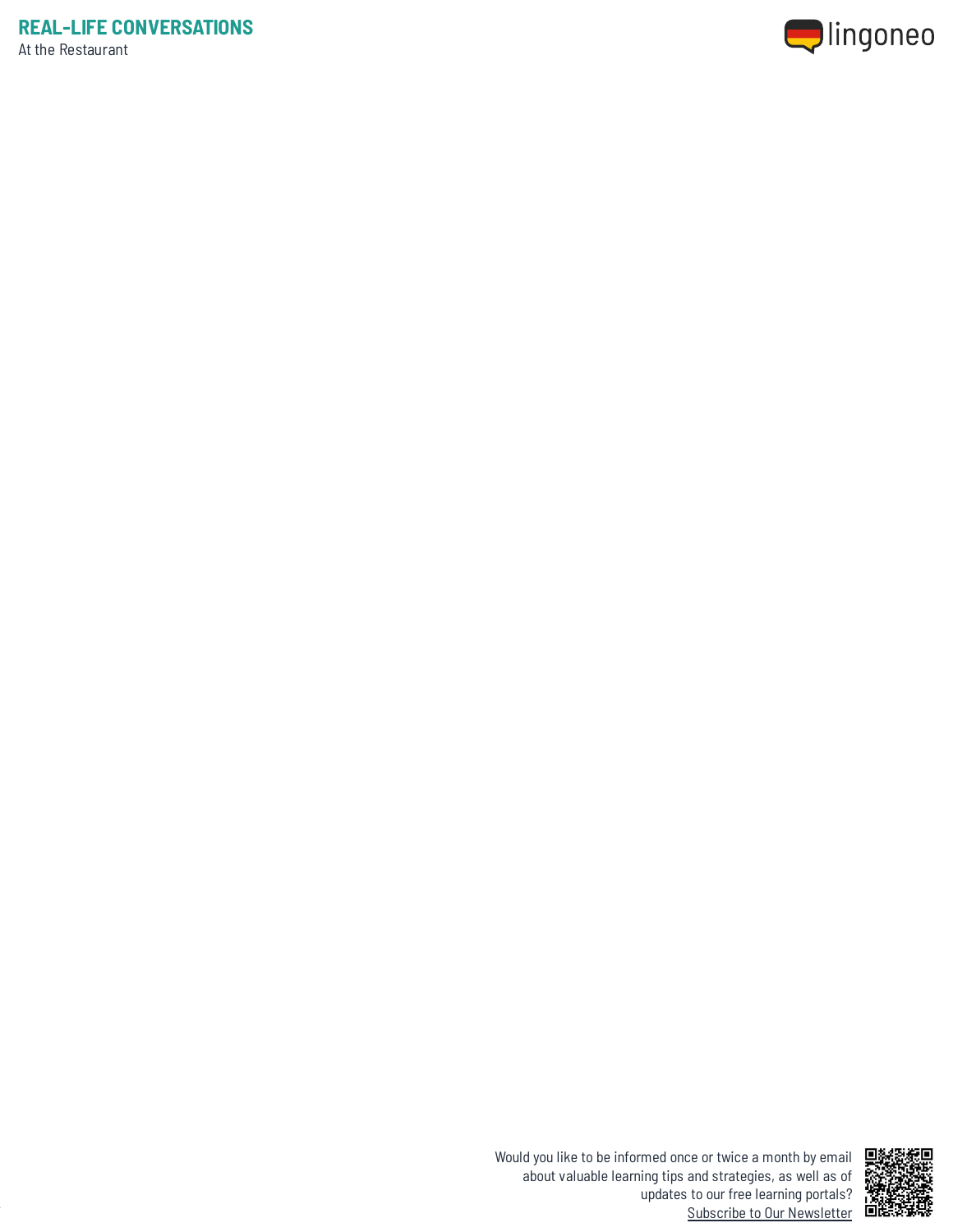

Could I \_\_\_\_\_ a menu?

At the Restaurant



Yes, here it is. Would you like \_\_\_\_\_\_\_\_ to drink?

I would like a \_\_\_\_\_, please.

Are you also ready to \_\_\_\_?

Yes, I would like the \_\_\_\_\_ and the curry, please.









Listen to the **[Dialogue](https://www.lingoneo.org/wp-content/uploads/media/audio/audio-dialogue/de-en/At%20the%20Restaurant%20Part%201%20-%20Dialogue%20(%20lingoneo.org%20).mp3)** 

updates to our free learning portals? Subscribe to Our [Newsletter](https://www.lingoneo.org/learn-german?channel=emailcampaignnewsletter&tcontent=so-m-27&tsource=srt_source)

Would you like to be informed once or twice a month by email about valuable learning tips and strategies, as well as of





Practice the [Dialogue](https://www.lingoneo.org/learn-german/page/online-course/page-2390-practice) Online